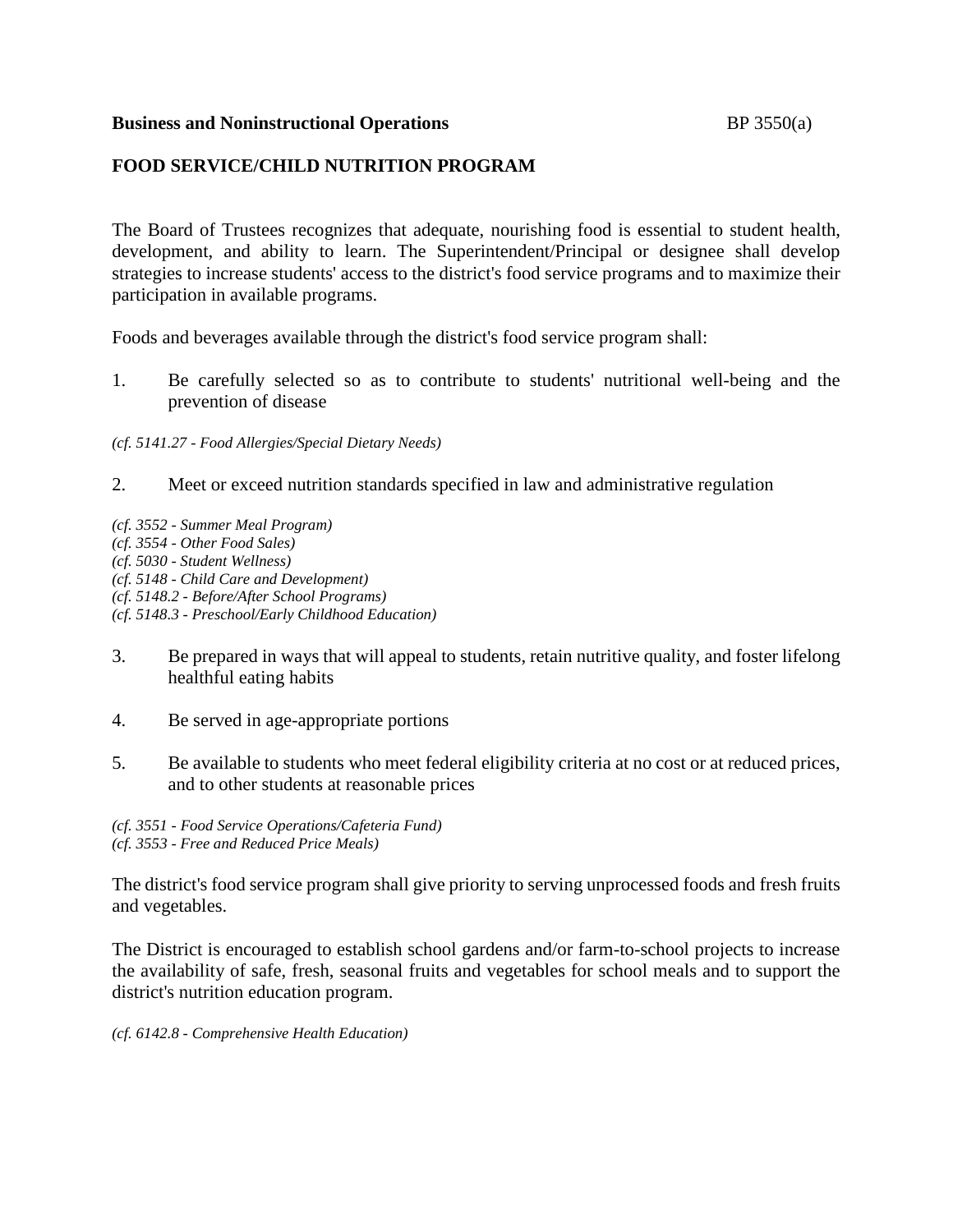To encourage student participation in school meal programs, the school may offer multiple choices of food items within a meal service, provided all food items meet nutrition standards and all students are given an opportunity to select any food item.

### BP 3550(b)

## **FOOD SERVICE/CHILD NUTRITION PROGRAM** (continued)

The Superintendent/Principal or designee may invite students and parents/guardians to participate in the selection of foods of good nutritional quality for school menus.

The Board desires to provide students with adequate time and space to eat meals. To the extent possible, school, recess, and transportation schedules shall be designed to encourage participation in school meal programs.

The Superintendent/Principal or designee shall periodically review the adequacy of school facilities for cafeteria eating and food preparation.

*(cf. 1312.4 - Williams Uniform Complaint Procedures) (cf. 3517- Facilities Inspection) (cf. 7110 - Facilities Master Plan)*

In accordance with law, the Superintendent/Principal or designee shall develop and maintain a food safety program in order to reduce the risk of foodborne hazards at each step of the food preparation process, from receiving to service.

The Superintendent/Principal or designee shall annually report to the Board on student participation in the district's nutrition programs and the extent to which the district's food services program meets state and federal nutrition standards for foods and beverages. In addition, the Superintendent/Principal or designee shall provide all necessary and available documentation required for the Administrative Review conducted by the California Department of Education (CDE) to ensure the food service program's compliance with federal requirements related to nutrition standards, meal patterns, provision of drinking water, school meal environment, food safety, and other areas as required by the CDE.

*(cf. 0500 - Accountability) (cf. 3555 - Nutrition Program Compliance)*

*Legal Reference: (see next page)*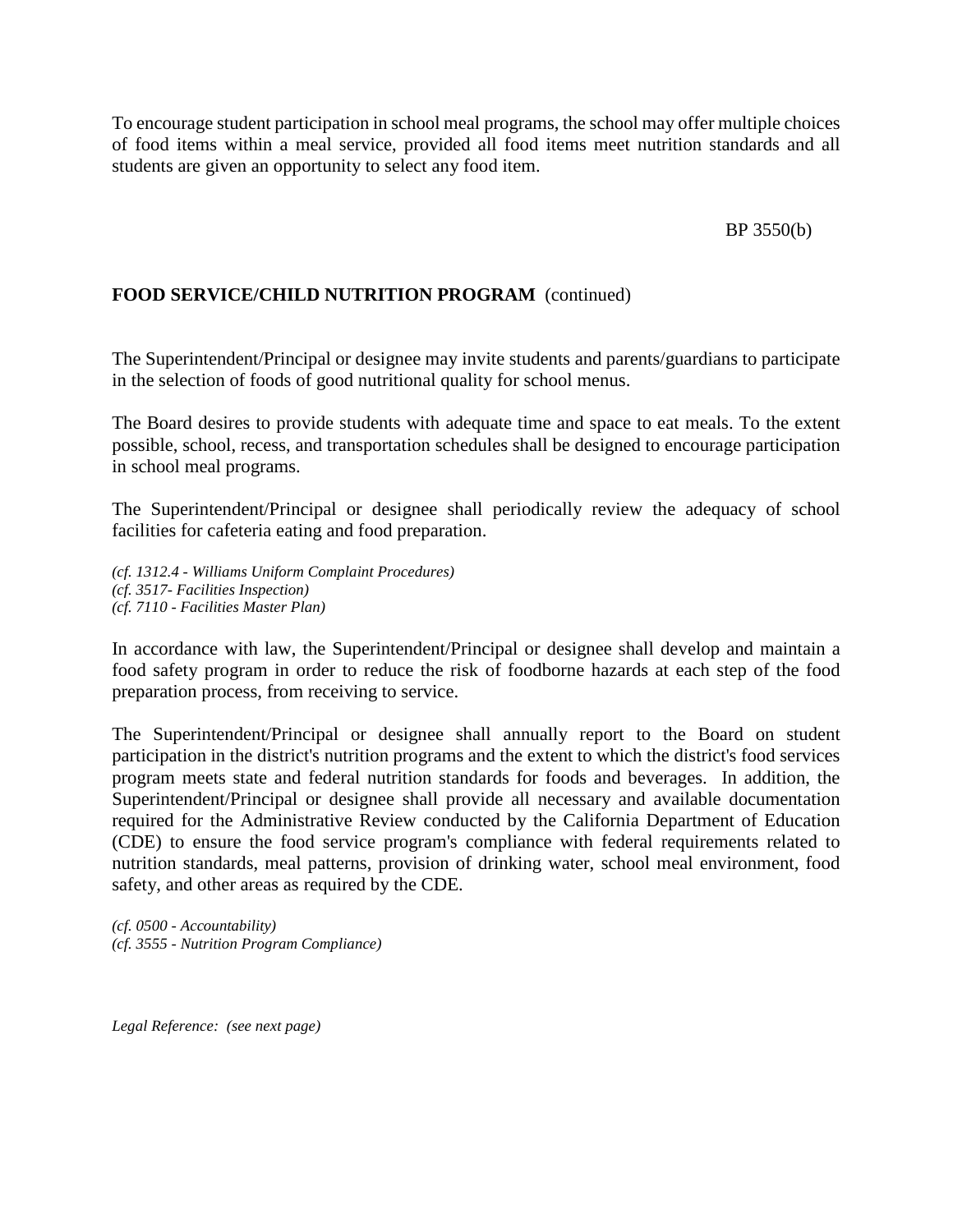### **FOOD SERVICE/CHILD NUTRITION PROGRAM** (continued)

*Legal Reference:*

*EDUCATION CODE 35182.5 Contracts, non-nutritious beverages 38080-38103 Cafeteria, establishment and use 45103.5 Contracts for management consulting services; restrictions 49430-49434 Pupil Nutrition, Health, and Achievement Act of 2001 49490-49494 School breakfast and lunch programs 49500-49505 School meals 49510-49520 Nutrition 49530-49536 Child Nutrition Act 49540-49546 Child care food program 49547-49548.3 Comprehensive nutrition services 49550-49562 Meals for needy students 49570 National School Lunch Act 51795-51797 School gardens HEALTH AND SAFETY CODE 113700-114437 California Retail Food Code CODE OF REGULATIONS, TITLE 5 15510 Mandatory meals for needy students 15530-15535 Nutrition education 15550-15565 School lunch and breakfast programs 15575-15578 Requirements for foods and beverages outside federal meal programs UNITED STATES CODE, TITLE 42 1751-1769j National School Lunch Program, including: 1758b Local wellness policy 1761 Summer Food Service Program and Seamless Summer Feeding Option 1769a Fresh Fruit and Vegetable Program 1771-1793 Child nutrition, especially: 1772 Special Milk Program 1773 National School Breakfast Program CODE OF FEDERAL REGULATIONS, TITLE 7 210.1-210.31 National School Lunch Program 215.1-215.18 Special Milk Program 220.1-220.22 National School Breakfast Program 245.1-245.13 Eligibility for free and reduced-price meals and free milk*

*Management Resources:*

*CSBA PUBLICATIONS*

*Building Healthy Communities: A School Leader's Guide to Collaboration and Community Engagement, 2009*

*Nutrition Standards for Schools: Implications for Student Wellness, Policy Brief, rev. October 2007 Monitoring for Success: Student Wellness Policy Implementation Monitoring Report and Guide, 2007 Student Wellness: A Healthy Food and Physical Activity Policy Resource Guide, rev. April 2006 CALIFORNIA DEPARTMENT OF EDUCATION PUBLICATIONS School Meals Initiative Summary*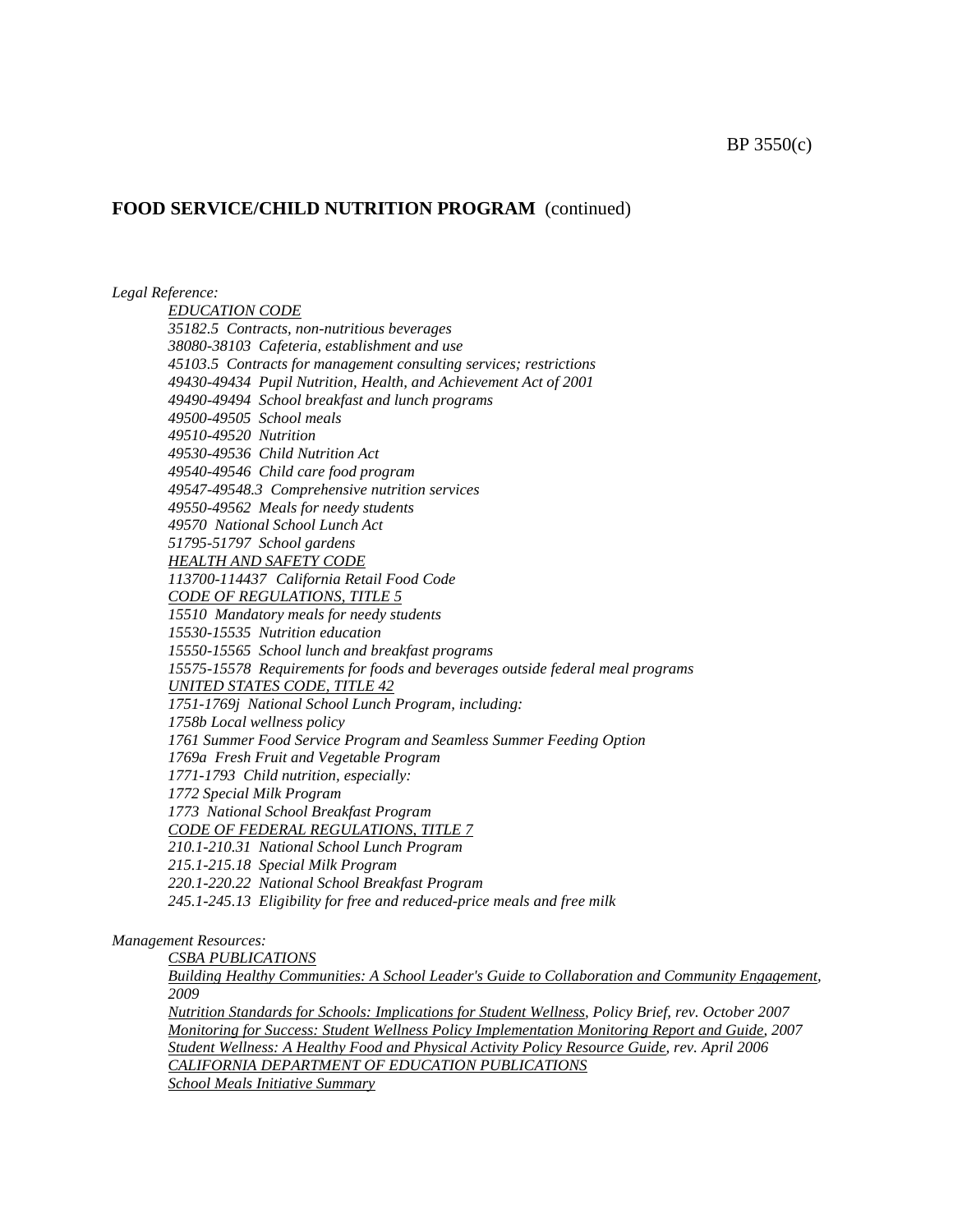*Professional Standards in the School Nutrition Programs, Management Bulletin SNP-17-2016, October 2016 Healthy Children Ready to Learn*, *January 2005*

*Management Resources continued: (see next page)*

BP 3550(d)

#### **FOOD SERVICE/CHILD NUTRITION PROGRAM** (continued)

*Management Resources: (continued)*

*CALIFORNIA PROJECT LEAN PUBLICATIONS Policy in Action: A Guide to Implementing Your Local School Wellness Policy, October 2006 U.S. DEPARTMENT OF AGRICULTURE PUBLICATIONS School Breakfast Toolkit Fresh Fruit and Vegetable Program: Handbook for Schools, December 2010 Food Buying Guide for Child Nutrition Programs, December 2007 Civil Rights Compliance and Enforcement - Nutrition Programs and Activities, FNS Instruction 113-1, November 2005 Guidance for School Food Authorities: Developing a School Food Safety Program Based on the Process Approach to HACCP Principles, June 2005 Dietary Guidelines for Americans, 2005 WEB SITES CSBA: http://www.csba.org California Department of Education, Nutrition Services Division: http://www.cde.ca.gov/ls/nu California Department of Public Health: http://www.cdph.ca.gov California Farm Bureau Federation: http://www.cfbf.com California Food Policy Advocates: http://www.cfpa.net California Healthy Kids Resource Center: http://www.californiahealthykids.org California Project LEAN (Leaders Encouraging Activity and Nutrition): http://www.californiaprojectlean.org California School Nutrition Association: http://www.calsna.org Centers for Disease Control and Prevention: http://www.cdc.gov National Alliance for Nutrition and Activity: http://www.cspinet.org/nutritionpolicy/nana.html U.S. Department of Agriculture, Food and Nutrition Service: http://www.fns.usda.gov/fns*

Policy **CUDDEBACK UNION ELEMENTARY SCHOOL DISTRICT** adopted: December 11, 2019 Carlotta, California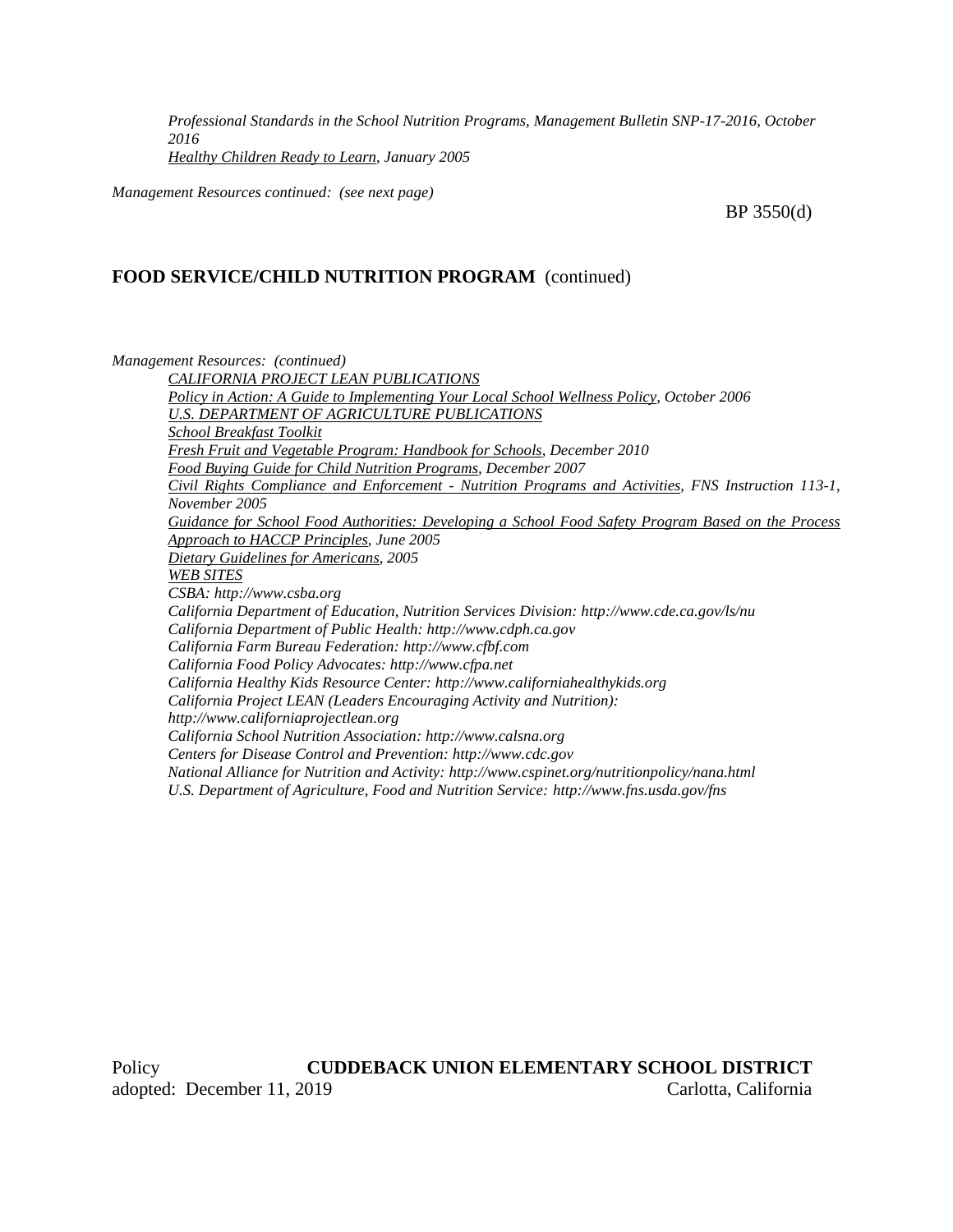#### **Business and Noninstructional Operations** AR 3550(a)

## **FOOD SERVICE/CHILD NUTRITION PROGRAM**

## **Nutrition Standards for School Meals**

Meals, food items, and beverages provided through the district's food services program shall: (Education Code 49531, 49553; 42 USC 1758, 1773)

- 1. Comply with National School Lunch and/or Breakfast Program standards for meal patterns, nutrient levels, and calorie requirements for the ages/grade levels served, as specified in 7 CFR 210.10 or 220.8, as applicable
- 2. Not be deep fried, par fried, or flash fried, as defined in Education Code 49430 and 49430.7

*(cf. 3552 - Summer Meal Program) (cf. 3553 - Free and Reduced Price Meals) (cf. 3554 - Other Food Sales) (cf. 5030 - Student Wellness) (cf. 5141.27 - Food Allergies/Special Dietary Needs)*

# **Drinking Water**

The district shall provide access to free, fresh drinking water during meal times in food service areas at the district school, including, but not limited to, areas where reimbursable meals under the National School Lunch or Breakfast Program are served or consumed. (Education Code 38086; 42 USC 1758)

## **Special Milk Program**

If the school does not participate in the National School Lunch or Breakfast Program, it may participate in the Special Milk Program to provide all enrolled students with reasonably priced milk. (7 CFR 215.1)

## **Food Safety**

The Superintendent/Principal or designee shall ensure that the district's food service program meets the applicable sanitation and safety requirements of the California Retail Food Code as set forth in Health and Safety Code 113700-114437.

If the district school participates in the National School Lunch and/or School Breakfast Program, the Superintendent/Principal or designee shall implement a written food safety program for the storage, preparation, and service of school meals which complies with the national Hazard Analysis and Critical Control Point (HACCP) system. The district's HACCP plan shall include, but is not limited to, a determination of critical control points and critical limits at each stage of